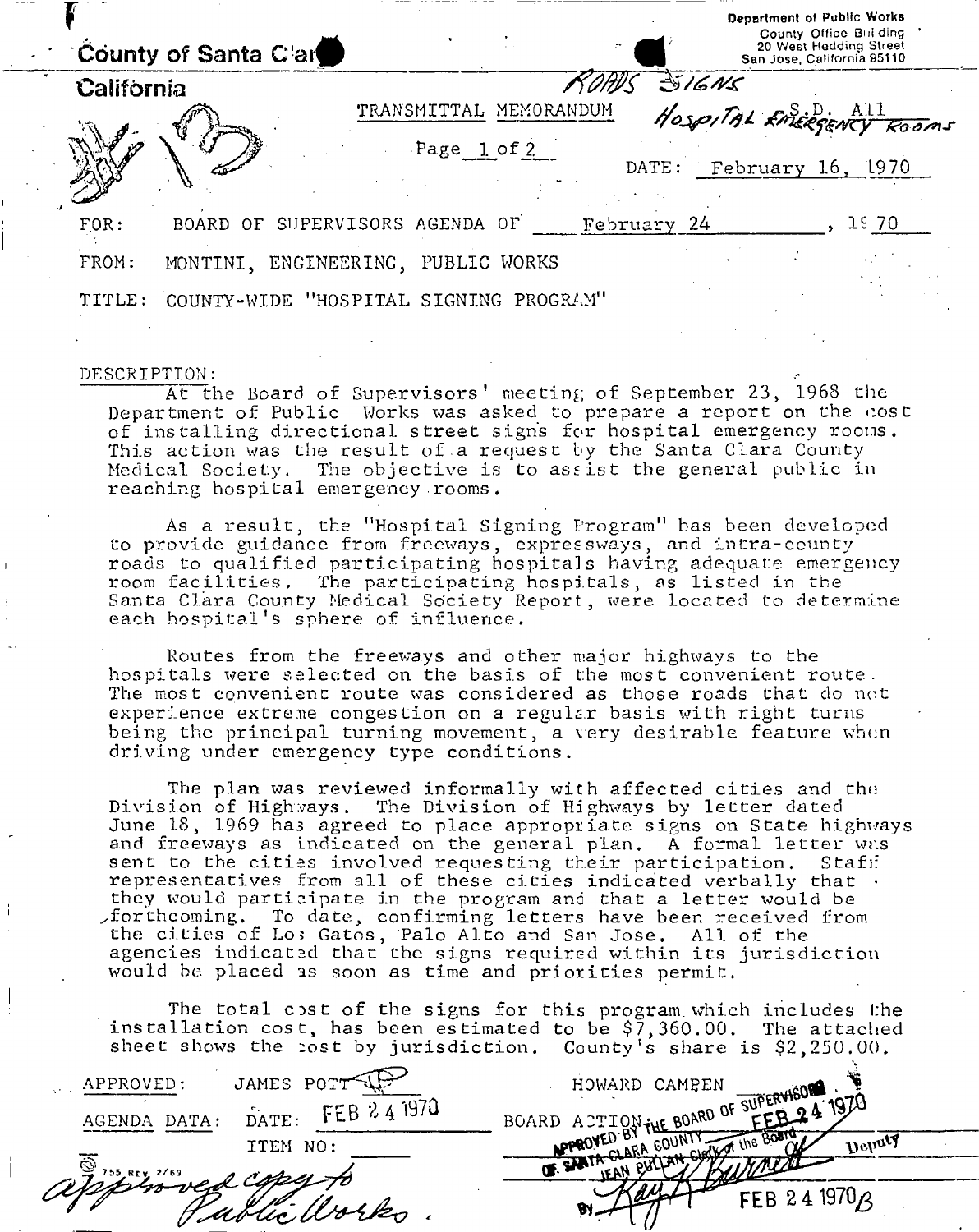**TRANSMITTAL MEMORANDUM DATE: February 16, 1970** 

**DATE OF AGENDA: February 24, 1970 \* TITLE**: COUNTY-WIDE "HOSPITAL SIGNING PROGRAM"

The County's participation in this program overlaps our normal signing procedures. Since these signs are standard and are justified regardless of their incorporation into the "Hospital Signing Program", we have already installed those which are within the County's jurisdiction.

As new routes are opened the need for hospital signs will be taken into consideration and appropriate measures taken at that time,

The detailed plan for the Hospital Sign Program is available at the Department of Public Works.

### LM:RMS:vlh

attachments

<sup>607</sup> <sup>7</sup>**PAGE 2 of 2**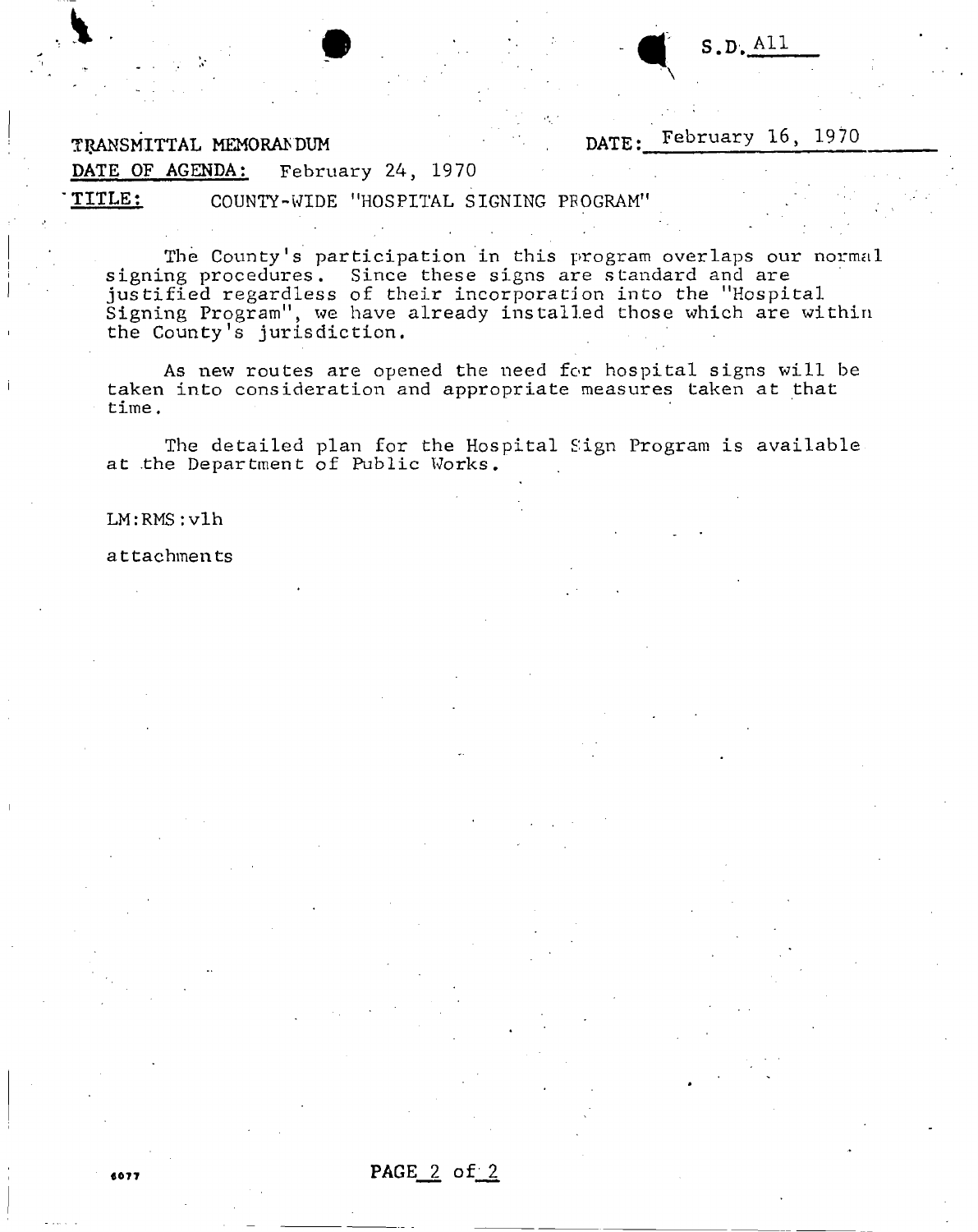### HOSPITAL SIGN PROGRAM

- Number of Est. Cost<br>Signs Per Sign Jurisdiction Signs Per Sign Est. Cost 1. Division of Highways 9 (L) \$150.00 \$2,550.00  $\begin{array}{cc} 9 & \text{(L)} & 8150.00 \\ 15 & \text{(S)} & 80.00 \\ 15 & \text{(L)} & 150.00 \end{array}$ 2. County 15 (L) 150.00 2,250.00 3. Campbell 3. Campbell 4 (S) 80.00 320.00 4. Gilroy 1. 4 (S) 80.00 320.00 5. Los Gatos 6 (S) 80.00 480.00 6. Mt. View 4 (S) 80.00 320.00 7. Palo Alto 3 (S) 80.00 320.00
- 8. San Jose 10 (S) 80.00 800.00
- (L) Large, 30" x 60" (S) Small, 15" x 42"

I; Cost of Signs by Jurisdiction (includes estimated cost of installation)

Total Cost of Signs =  $$7,360.00$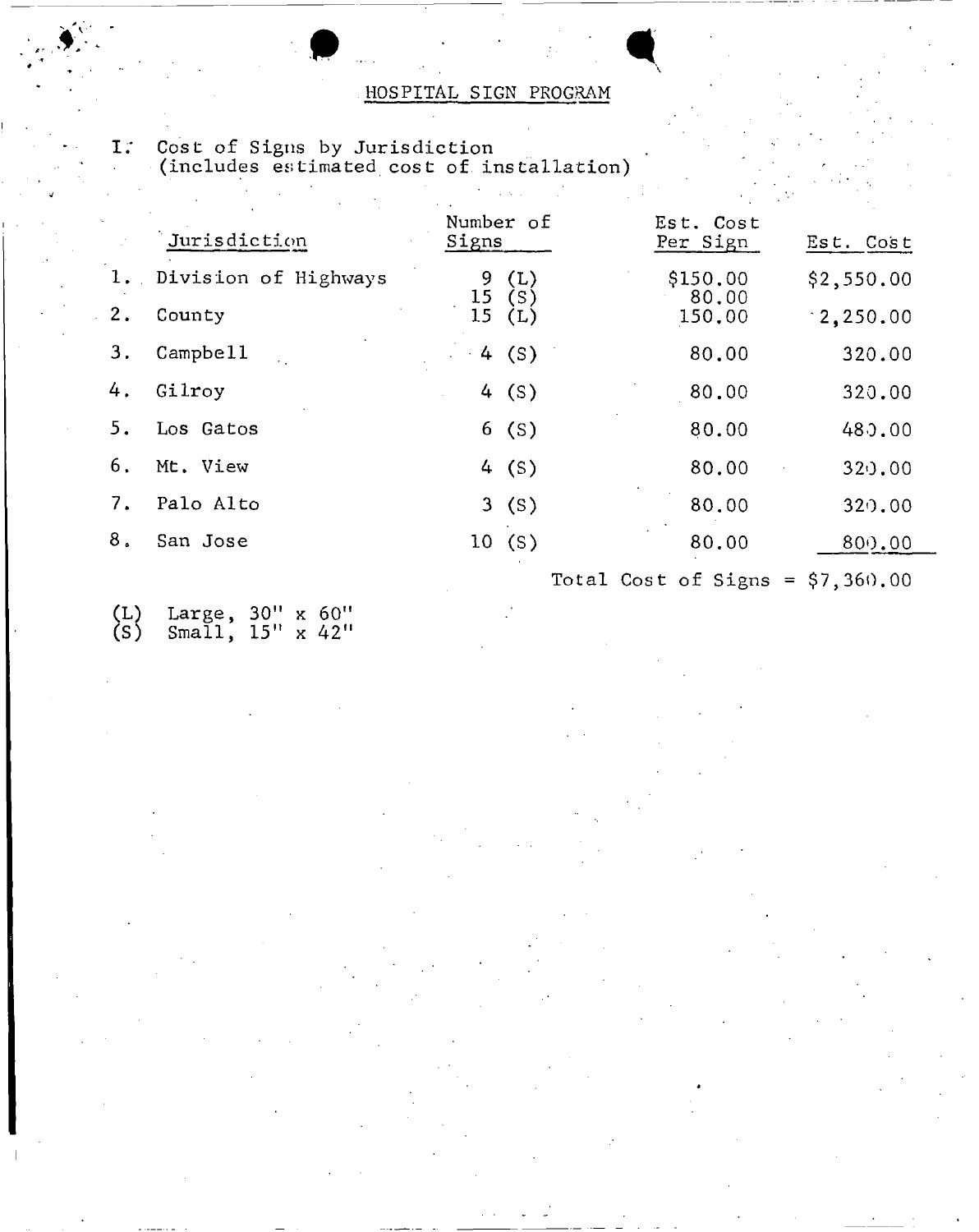

| L.B. |  |
|------|--|
| T.B. |  |

 $\frac{1}{\sqrt{1-\frac{1}{2}}\sqrt{1-\frac{1}{2}}\sqrt{1-\frac{1}{2}}\sqrt{1-\frac{1}{2}}}}$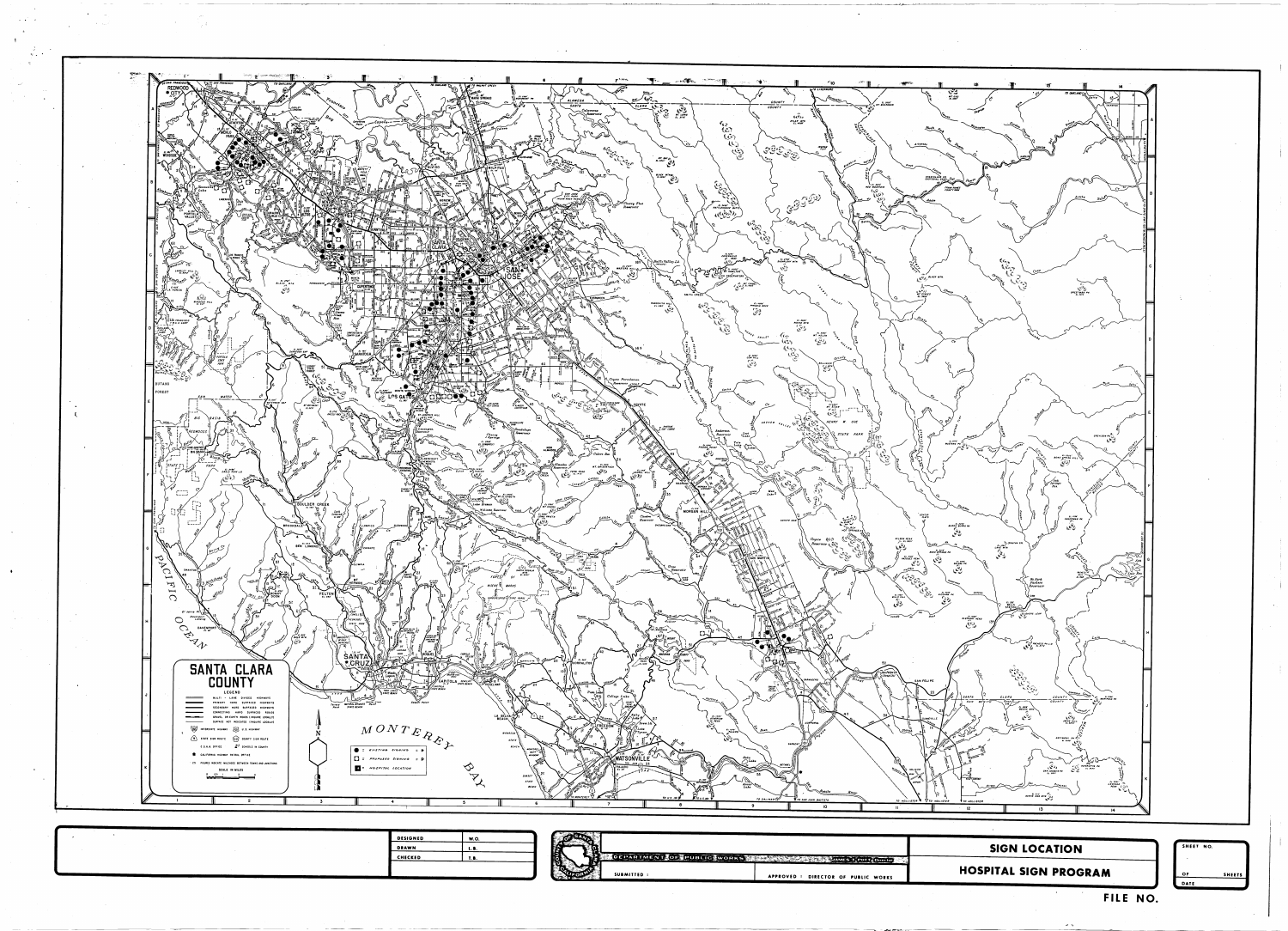## **County of Santa Clara**

**California** 

**Office of the County Executive**  514 County Administration Building 70 West Hedding Street San Jose, California 95110 299-2424 Area Code 408

ROADS SIGNS<br>Haspital Greegewey Roms

September 17, 1968

The Honorable Board of Supervisors County of Santa Clara 70 West Hedding Street San Jose, Ca 95110

Subject: DIRECTIONAL STREET AND HIGHWAY SIGNS FOR HOSPITAL EMERGENCY ROOMS

Gentlemen:

This is a report on a project of the Santa Clara County Medical Society whereby the County is requested to assist in upgrading directional street signs for hospital emergency rooms. The requested action is within the normal duties of the Traffic Engineering Division of the County Public Works Department, which is also requested to forward sign recommendations to other involved jurisdictions.

The project was undertaken by the Disaster and Emergency Care Committee of the Medical Society. (This is the committee that will work closely with the new Emergency Medical Care Committee that will be appointed by your Board.) The objective is to assist the general public in reaching hospital emergency rooms. A typical example of the need for more signing is on McKee Road. Two freeway signs on Bayshore, northbound, indicate a hospital via the McKee Road off-ramp. Once off the freeway, a driver unfamiliar with the area does not know how far to go on McKee Road and where to turn.

County Communications Center assisted the Committee by surveying existing signs and preparing a map. The Disaster and Emergency Care Committee contacted the various hospitals and prepared a list of recommended additional signs and standards. The recommendations were endorsed by the Council of the County Medical Society per the attachment, which includes the complete list of recommendations.

The Public Works Department has indicated a willingness to assume responsibility for implementing the recommendations within County jurisdiction and passing them on to other involved agencies. The recommended action for your Honorable Board is to refer this matter to the Public Works Department.

APPROVED BY THE BOARD OF SUPERVISORS JEAN PULLAN CHEK of the Board **r 0f SANTA**  Deputy  $8V$ 

HWC:KB:jc cc: Public Works SCC Medical Society Very truly yours

**SEP 23 1968** 

HOWARD W. CAMPEN County Executive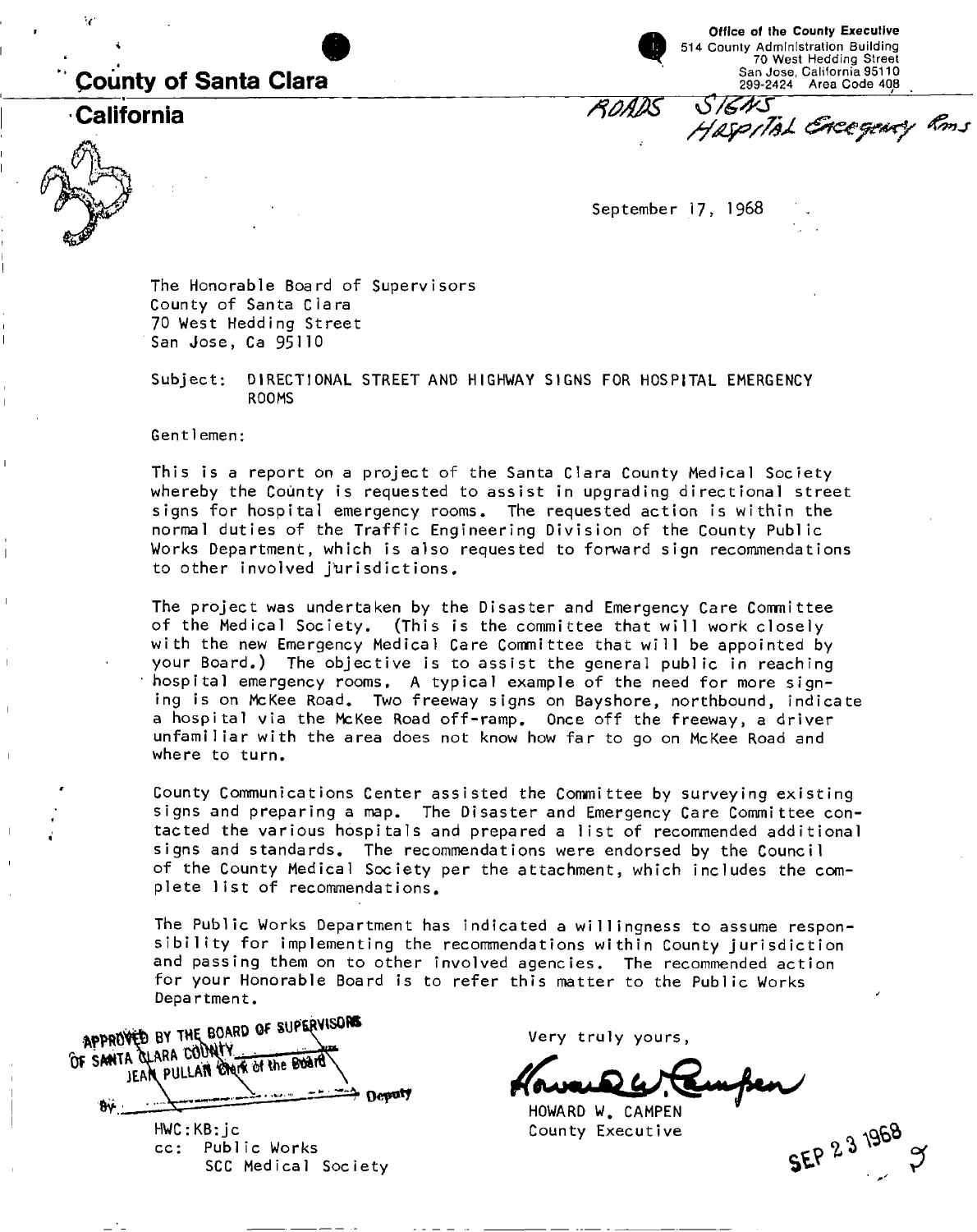**Office of the Board of Supervisors**  524 County Administration Building 70 West Hedding Street San Jose, California 95110 299-2323 Area Code 408

# **County of Santa Clara**

۰,

--

 $\overline{\phantom{a}}$ 

| <b>California</b>                                                                                                            | Date    | September 26 |  | $19^{68}$                       |  |  |  |
|------------------------------------------------------------------------------------------------------------------------------|---------|--------------|--|---------------------------------|--|--|--|
| The Board of Supervisors at its meeting of                                                                                   |         | September 23 |  | $19^{68}$                       |  |  |  |
| Referred to Public Works                                                                                                     |         |              |  | Department                      |  |  |  |
| Agenda Item # 33 Description Recommendation for Directional Street & Highway                                                 |         |              |  |                                 |  |  |  |
| <u>' Signs for Hospital Emergency Rooms.</u>                                                                                 |         |              |  |                                 |  |  |  |
| Directive 5tudy and Recommendation<br>$x$ Report<br>Preparation of Necessary Papers<br>Appropriate Action<br>Reply to Writer |         |              |  |                                 |  |  |  |
| The Board requested Public Works to report on estimated cost.<br>Remarks                                                     |         |              |  |                                 |  |  |  |
| A copy of the County Executive's communication is attached.                                                                  |         |              |  |                                 |  |  |  |
|                                                                                                                              |         |              |  |                                 |  |  |  |
|                                                                                                                              | ATTEST: |              |  | JEAN PULLAN, Clerk of the Board |  |  |  |
| $\widehat{\bigcirc}_{7844}$                                                                                                  | By      | D. Cobb      |  |                                 |  |  |  |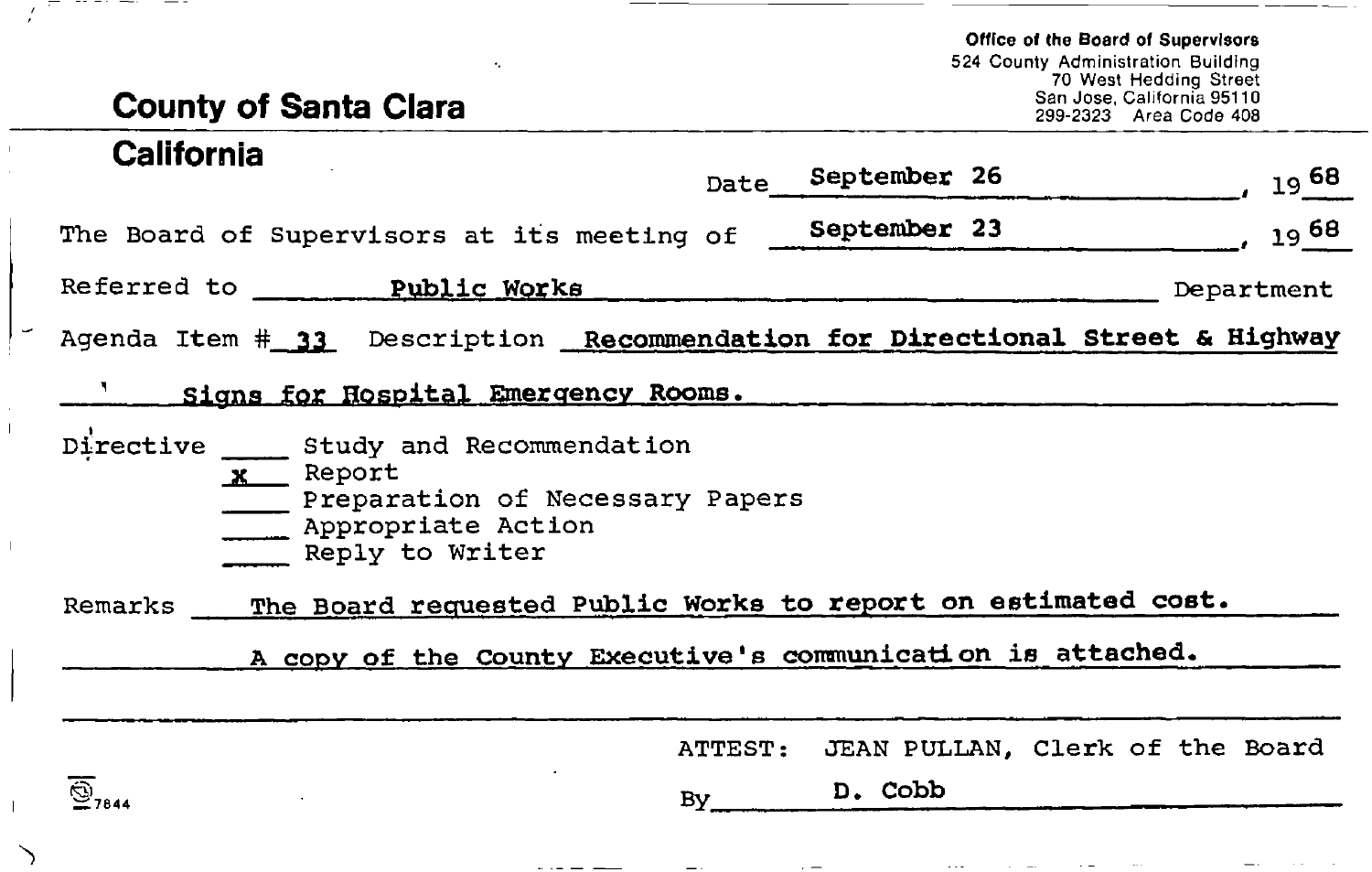

**>>** 

Santa Clara County

### **MEDICAL SOCIETY**

VOO Bmpey Way, San Jose, Oeaifornia, B5128 886-5050

*9* 

September 11, 1968

TO: HONORABLE BOARD OF SUPERVISORS, SANTA CLARA COUNTY

FROM: COUNCIL, SANTA CLARA COUNTY MEDICAL SOCIETY

Gentlemen:

The Council of the Santa Clara County Medical Society respectfully requests implementation by the County Public Works Department of the enclosed proposal submitted by the Medical Society's Disaster and Emergency Care Committee to upgrade directional street and highway signs for hospital emergency rooms.

The entire list of recommendations is attached.

Sincerely,  $\omega$ . Clark  $\eta$ .

Dan W. Clark, M**.D.**  President

Attachment

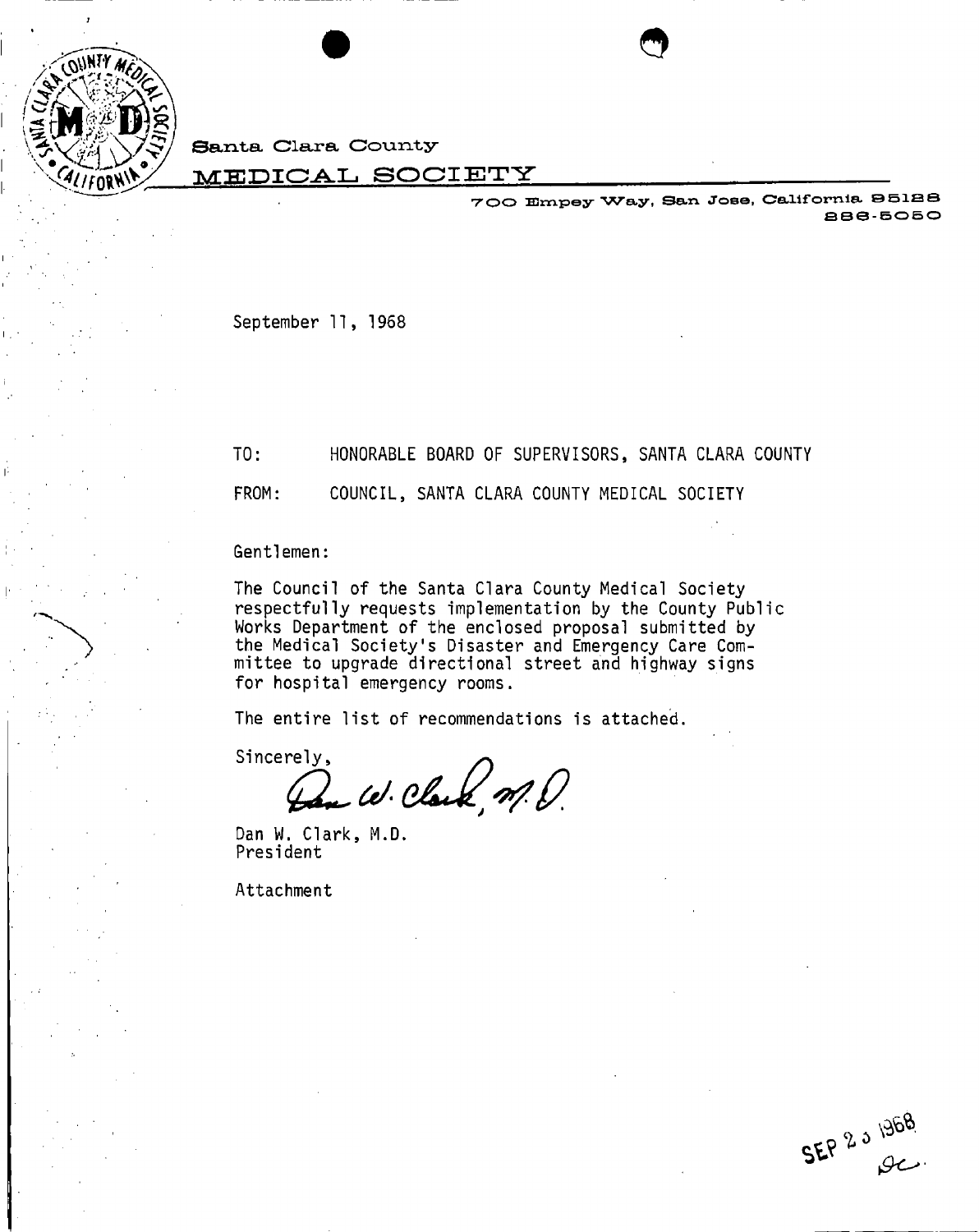COUNCIL, SANTA CLARA COUNTY MEDICAL SOCIETY

### FROM: DISASTER AND EMERGENCY CARE COMMITTEE

SUBJECT: DIRECTIONAL STREET AND HIGHWAY SIGNS FOR HOSPITAL EMERGENCY ROOMS

- OBJECTIVE: To assist the general public, both County residents and non-residents in driving to qualified Hospital Emergency Rooms in Santa Clara County an adequate system of standardized directional signs is needed to indicate where drivers should exit freeways and expressways and to provide minimum direction from the exit to the hospital. A "qualified Hospital Emergency Room" has nurses on duty at all times and a medical doctor promptly available.
- ACTION: The Committee has reviewed the existing signs posted in the area of each hospital and prepared a list of additional signs necessary to meet the above objective. This list of recommended signs is attached to this report and submitted to the Council for approval and subsequent transmission to the appropriate public agencies.

### RECOMMENDATIONS:

TO:

Standards: The State policy, white lettering on blue background, should be followed. Freeway signs say only "Hospital next right." Street signs should include "Hospital", directional arrow, and mileage where appropriate. Hospital names should not be included unless there is more than one hospital in the area, e.g. on Stevens Creek Boulevard where it is necessary to differentiate O'Connor Hospital and Valley Medical Center. Hospitals should have lighted "Emergency" signs, red lettering on white background.

Signs: Samples of the recommended signs are attached. A map showing all signs will be available at the Traffic Division, County Public Works Department.

SEP 2 3 1968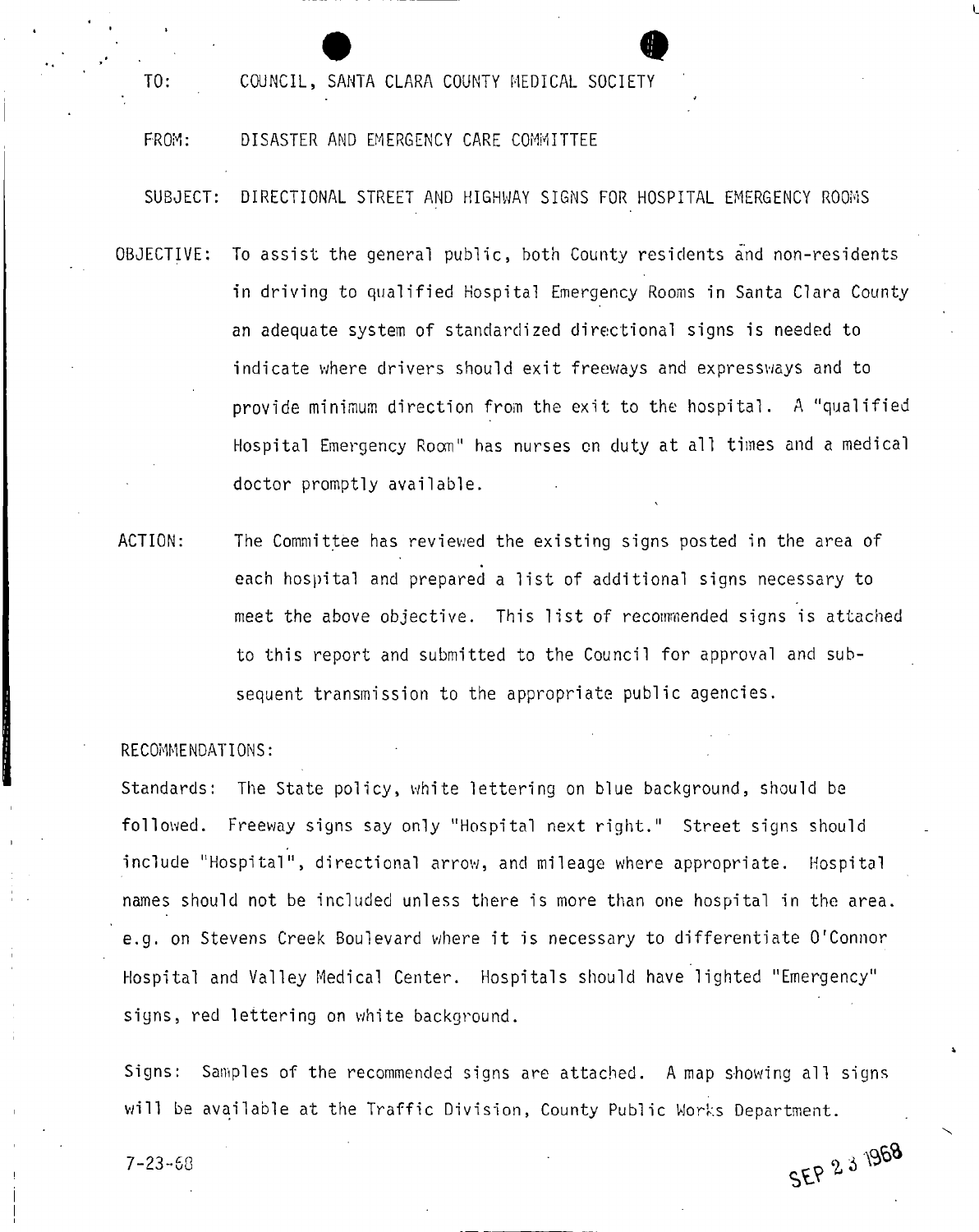### **HOSPITAL AND EMERGENCY SIGNS**

*9* 

### **RECOMMENDATIONS**

**1. All major roadways around all hospitals be posted**  with the standard blue reflectorizing directional **sign\***



**2.** The end of off ramps from freeways be posted with **the standard blue reflectorizing hospital sign<sup>t</sup>indicating direotlon and distanoe\*** 

| HOSPITAL | HOSPITAL -   |
|----------|--------------|
| Blocks   | <b>MILES</b> |
|          |              |

 $3<sub>o</sub>$ **The most direct" route to the hospitals from major roadways be posted at various intersections, especially**  at signalized intersections, with a small blue (18" x 18") sign indicating direction.



**All hospitals should post all approaches with a sign, red letters on white background, indicating direction**  of the emergency room.



**SEP** 23 1968

 $5.$ **All freeways should be posted with hospital signs**  indicating distance along their entire route through the county. the county.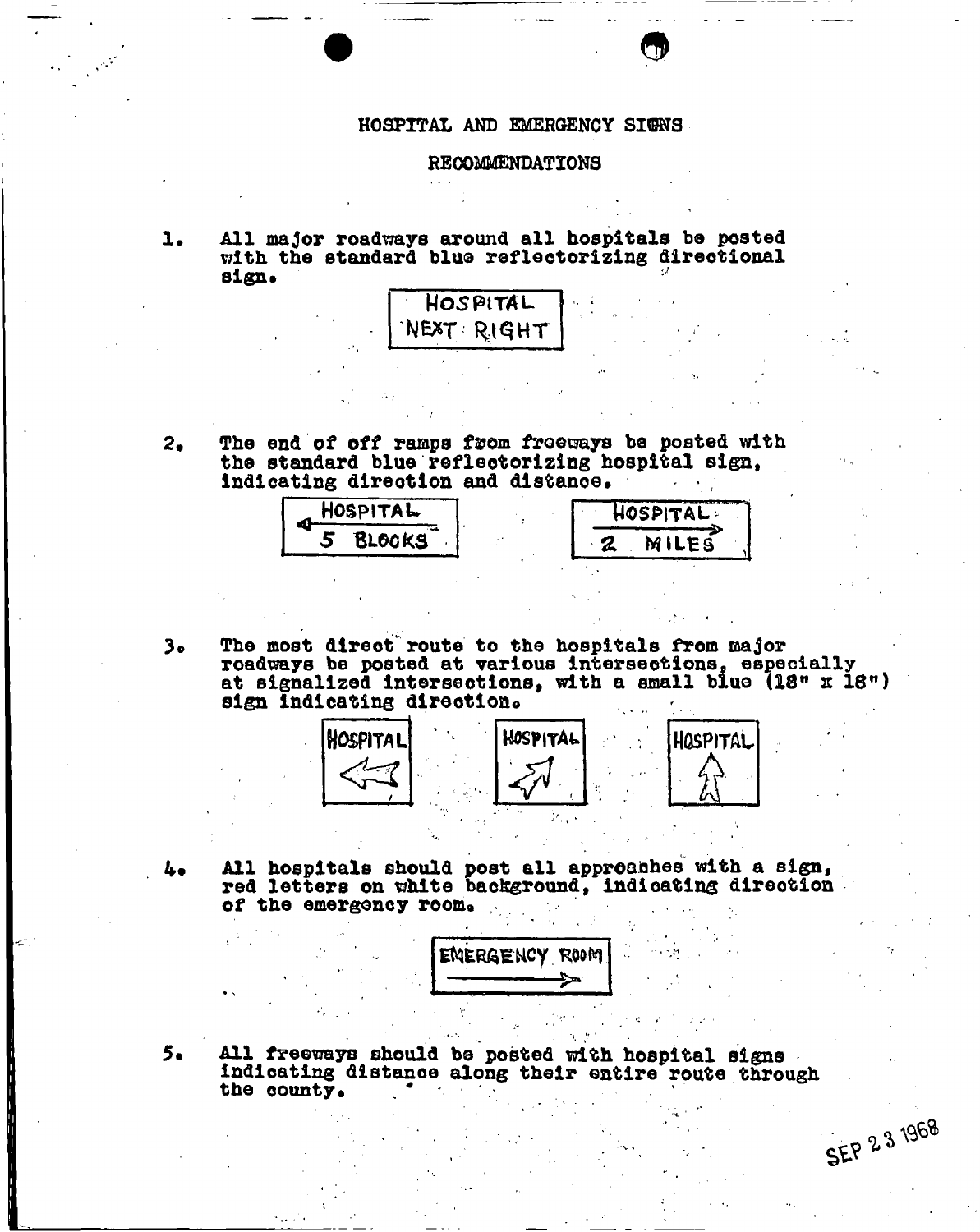### HOSPITAL AND EMERGENCY SIGNS aa posted in SANTA CLARA COUNTY

The following is an alphabetical list of the hospitals in Santa Clara County showing their locations and the description of the signs posted in the area of each hosnital,

ALEXIAN BROTHERS HOSPITAL, 225 North Jackson Avenue, San Jose one block south of McKee Road. HOSPITAL ENTRANCE black letters on white: on Jackson Avenue one block south of McKee Road. AMBULANCE & EMERGENCY (lighted) black letters on white. Located on outer roadway of the hospital grounds. Can be seen from Jackson Avenue. HOSPITAL NEXT RIGHT white letters on green reflecting background. North bound 101 Hwy as you enter the Santa Clara Street underpass. HOSPITAL & direction White letters on Green reflecting background 100 feet before the McKee Road off-ramp. ALEXIAN BROTHERS HOSPITAL, white letters op blue, direction North west corner of Jackson Avenue & Alum Rock Avenue just before Jackson Avenue. RECOMMENDATIONS: (a) Hospital Sign be placed on McKee Road just prior to King Road indicating direction & distance. (b) HOSPITAL, NEXT RIGHT sign be placed on south bound Bayshore Hwy just prior to McKee Road -- Julian Street off-ramp. (c) HOSPITAL sign indicating direction at the Julian Street off-ramp. (d) HOSPITAL signs be placed on Capitol Avenue both north & south of McKee Road indicating direction & distance.

CAMPBELL COMMUNITY HOSPITAL, 1650 Winchester Blvd., Campbell east side of Winchester Blvd.  $\frac{1}{2}$  block squth of Hamilton Avenue.

HOSPITAL  $\frac{1}{2}$  block & direction. White letters on green. On Hamilton Avenue both west & east bound, 300 feet before Winchester Blvd. EMERGENCY in red at the bottom of a large white sign in front of Hospital.

CAMPBELL COMMUNITY HOSPITAL two signs on Esther Avenue at the rear of hospital. One white letters on gray, and the other,

black letters on creame.

HOSPITAL NEXT RIGHT white letters on blue reflecting background. Hwy 17 both north & south bound approx. l/8th mile before Hamilton Avenue off-ramps.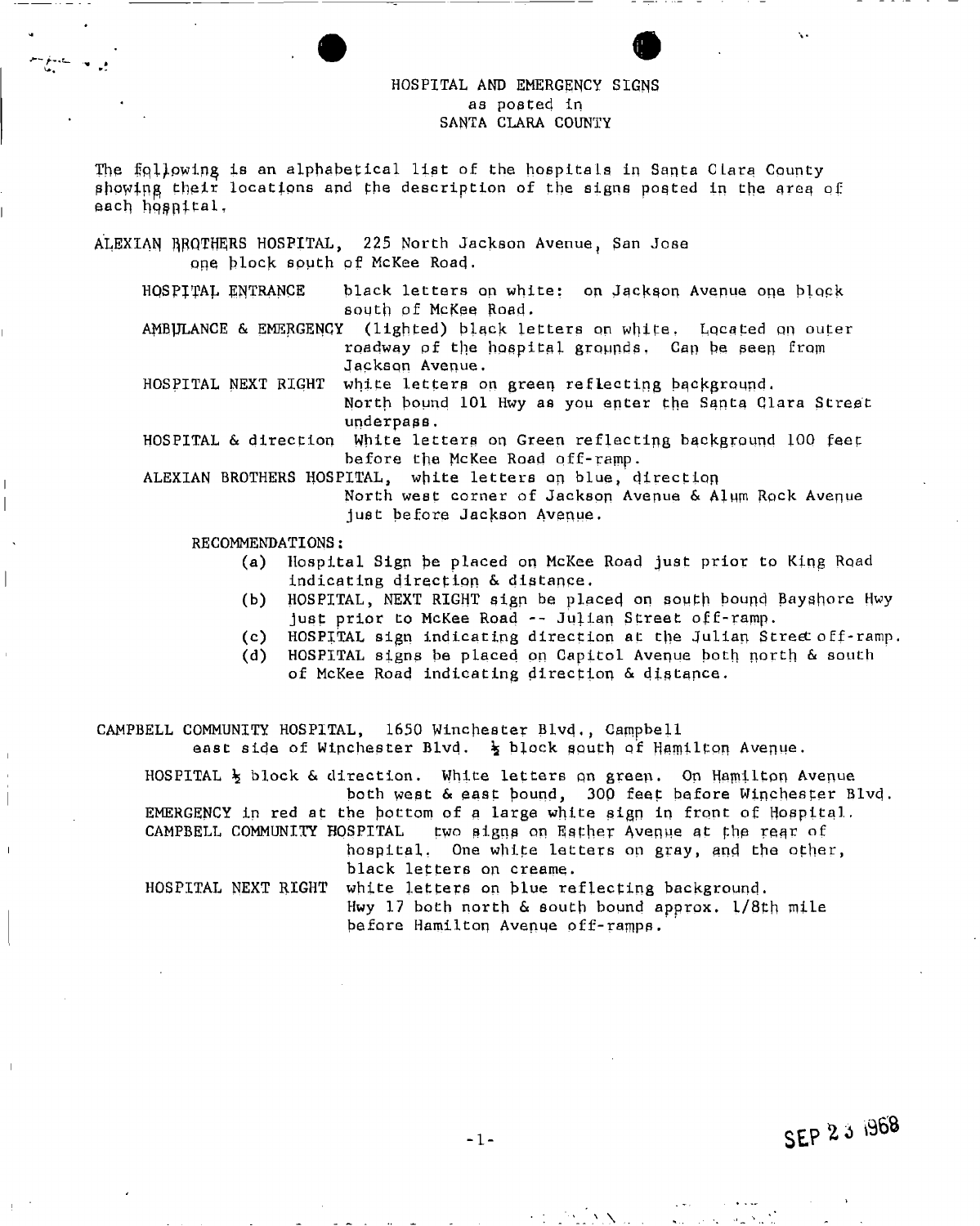### RECOMMENDATIONS:

- (a) HOSPITAL pigns indicating direction & distance be placed on both hwy 17 off-ramps at Hamilton Avenue.
- (b) HOSPITAL signs indicating direction & distance be placed on San Tomas Expressway both north and squth of Hamilton Ave.
- (c) HOSPITAL sign indicating direction and distance shonld be placed at the intersection of Campbell Avenue & Winchester Blvd. possibly the northeast corner.

DOCTORS GENERAL HOSPITAL, 976 Lenzen Avenue, San Jose 1/4 block north of The Alameda

AMBULANCE ENTRANCE EMERGENCY ROOM (lighted) black on white: at Hospital entrance.

DOCTORS HOSPITAL black letters on white, both east & west hound on The Alameda at Lenzen Avenue.

DOCTORS HOSPITAL white letters on black. Southwest corner of Lenzen Avenue & Stockton Avenue.

RECOMMENDATIONS:

The signs on The Alameda & Stockton Avenue probably should be replaced with the large standard plue pr green signe.

EL CAMINO HOSPITAL, 2500 Grant Road, Mt. View at South Drive.

EMERGENCY red letters on white (lighted), on hospital grqunds, north side (do not believe it would be visible from Grant Road at night).

HOSPITAL, ONE MILE and direction, black letters qn creame, North-bound Grant Road at Fremont Avenue

SAME AS ABOVE West-bound Fremont at Grant Road.

SAME AS ABOVE; East-bound Fremont at Grant Road.

HOSPITAL & direction white on green reflecting background west & east bound on the El Camino Real approximately 500 feet before Grant Road. HOSPITAL & direction white on blue, Foothill Expressway north bound

approximately 500 feet before Grant Road off-ramp.

RECOMMENDATIONS:

- (a) Some type of sign should be displayed out in front on Grant Road to indicate that it was a hospital.
- (b) EMERGENCY ENTRANCE sign, white with Red letters and lighted, should be placed at the north entrance to the hospital grounds.
- (c) The Hospital signs on the El Camino Real should indicate the distance.

 $\mathcal{A}$  and  $\mathcal{B}$  is given by  $\mathcal{A}$ 

GOOD SAMARITIAN HOSPITAL, 15825 Samaritian Drive, Campbell

1/4 mile east of the intersection of Bascom Avenue,

Samaritian Drive and National Avenue.

EMERGENCY ENTRANCE red letters on white (Lighted), on Samaritian Drive at the east driveway to hospital grounds. GOOD SAMARITIAN HOSPITAL (Lighted) Blue letters on white. At the intersection of Bascom Avenue and Samaritian Drive.

 $-2-$ 

SEP 23 1968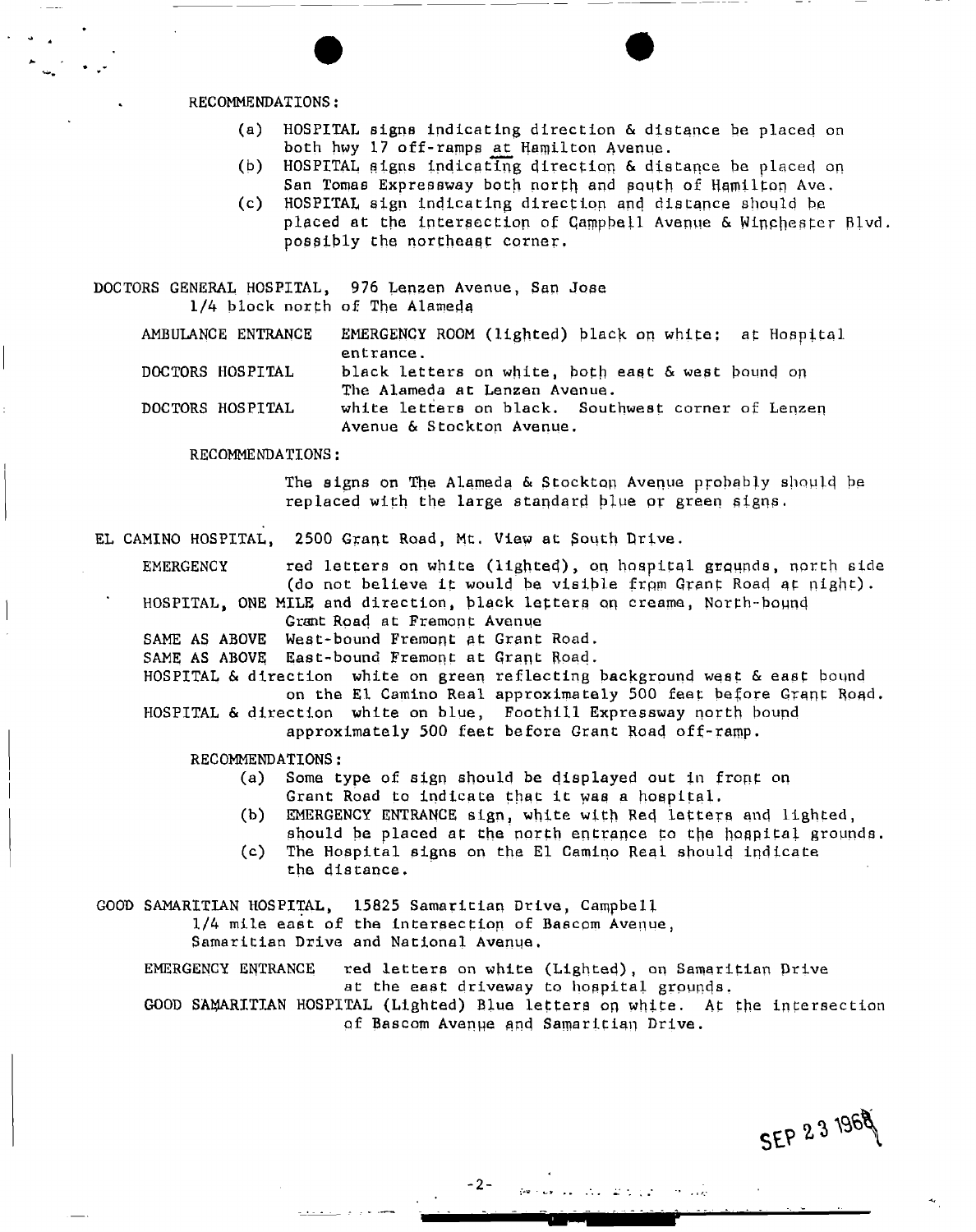GOOD SAMARITIAN HOSPITAL (Continued)

GOOD SAMARITIAN HOSPITAL Blue letters on creame, west side of Union Avenue at Branhame Lane

GOOD SAMARITIAN HOSPITAL White letters on black (direction qlso indicated). Lark Avenue at Bascom Avenue.

- (a) HOSPITAL NEXT RIGHT signs be placed on Hwy 17 both north and south of Lark Avenue.
- (b) GOOD SAMARITIAN HOSPITAL signs indicating direction be placed op the Hwy 17 off ramps at Lark Avenue,

KAISER FOUNDATION HOSPITAL, 900 Kiely Blvd., Santa Clara, approximately 1/4 mile north of Homestead Road

EMERGENCY ENTRANCE Lighted, on Kiely Blvd. This is the oply sign posted anywhere in the area that would lead someone to believe that this was a hospital. This includes all four major roadways around the hospital,

RECOMMENDATIONS :

If this hospital will handle emergency cases th e HOSPITAL signs indicating direction and the distance should be placed on all four major roadways around the hospital.

LOS GATOS COMMUNITY HOSPITAL (Community Hospital of Los Gatos-Saratoga) 815 Pollard Road, Los Gatos Just north of Vasona Avenue.

EMERGENCY & direction (lighted) Red letters on white in front parking lot. COMMUNITY HOSPITAL & direction white letters on blue reflecting background. Lark Avenue at Winchester Blvd. HOSPITAL & direction. White letters on green reflecting background North bound Winchester Blvd. approximately 50Q feet south of Pollard Road. LOS GATOS-SARATOGA COMMUNITY HOSPITAL & direction (Lighted) East side of Winchester Blvd. at Pollard Rd. HOSPITAL & direction white letters on green, west bound Pollard Rogd at Wedgewood Avenue. AMBULANCE & DELIVERY ENTRANCE black letters on White. Rear entrance off Parr Avenue. HOSPITAL & direction White letters on green. Pollard Rd. at Burrows Rd. Visible to only east bound Pollard Road traffic. Burrows view obstructed by power pole. HOSPITAL & direction White letters on green. Quito Road both north and south of Pollard Road.

RECOMMENDATIONS:

- (3) The hospital signs on Quito Road and Winchester Blvd. should indicate the distance,
- (b) A HOSPITAL sign indicating direction and distance should be placed at the intersection of North Santa Cruz Avenue and Saratoga Avenue.

SEP 23 1968

 $-3-$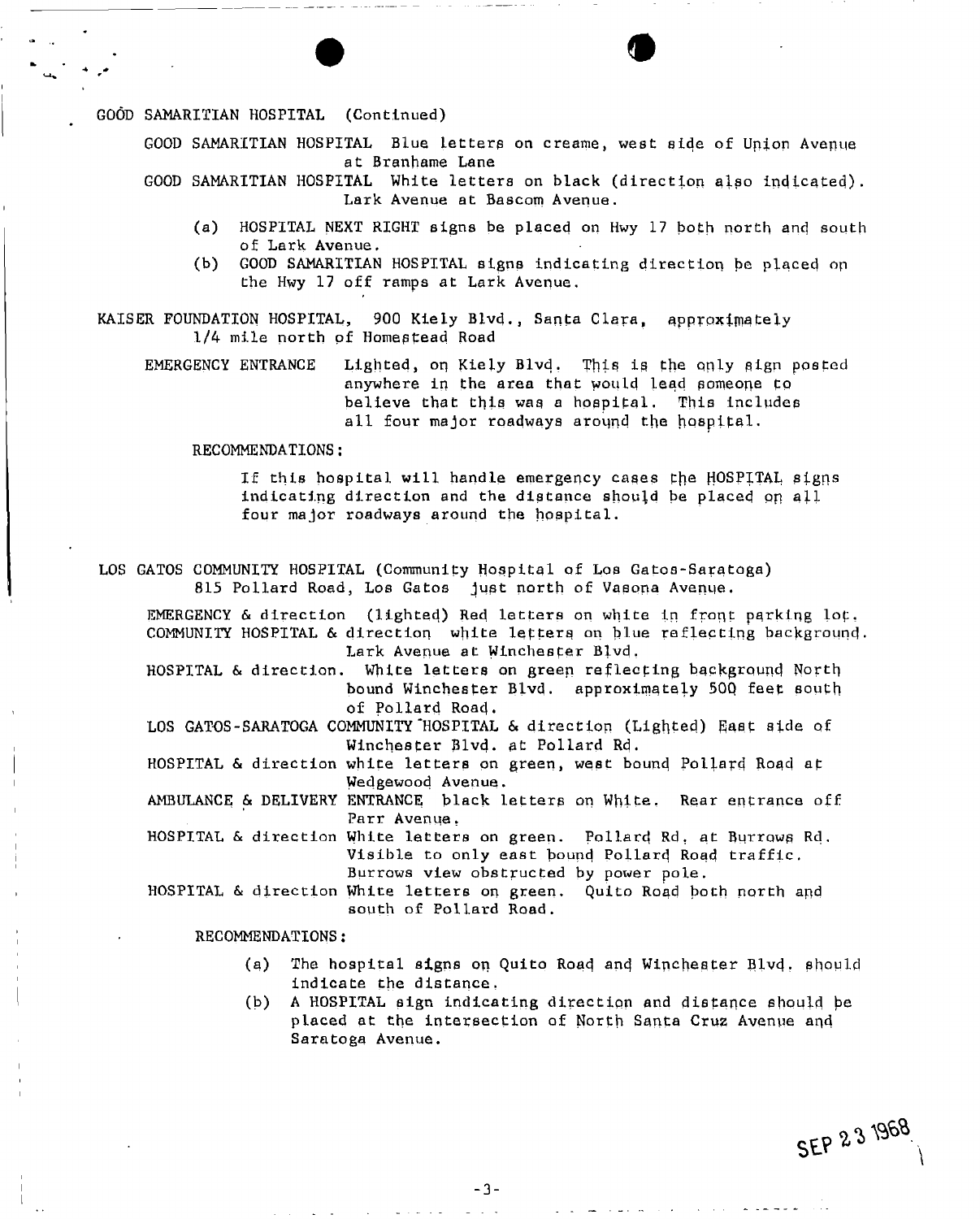O'CONNOR HOSPITAL Forest Avenue & DiSalvo

EMERGENCY On O'Connor Drive and to the rear of the hospital. O'CONNOR HOSPITAL 3 BLOCKS & direction: White letters on black, both north & south of Naglee Avenue on Bascom Avenue. O'CONNOR HOSPITAL, SERRA HOSPITAL & SANTA CLARA VELLEY MEDICAL CENTER

(direction also shown) White letters on blue: East bound Stevens Creek Blvd. at Wainwright Avenue.

HOSPITAL NEXT RIGHT White letters on green reflecting background: Hwy 17 south bound approximately 500 feet before Stevens Creek Blvd. off-ramp

HOSPITAL & directions: White letters on green reflecting background, in the Hwy 17-Stevens Creek Blvd. interchange.

RECOMMENDATIONS:

A lighted white with red letters, EMERGENCY ENTRANCE sign with the direction indicated should be placed in the south-west area of the hospital that would be visible from the front of the Hospital.

PALO ALTO-STANFORD HOSPITAL CENTER 300 Pasteur & Quarry Road

EMERGENCY Red letters on white (Lighted) side entrance off Quarry Road.

MEDICAL CENTER Black Letters on cream background: Willow Road at Pasteur

HOSPITAL & direction: White letters on blue: Alpine Road both north and south of Sand Hill Road.

HOSPITAL & direction: Brown letters on cream: South bound Palm Drive at Abprteum Road.

HOSPITAL & Direction: White letters on green, south bound Quarry Road at Arboretum Road.

HOSPITAL & direction: Black letters on white, north bound El Camino Real at University Avenue off ramp.

PALO ALTO-STANFORD MEDICAL CENTER White letters on black: South bound El Camino Real at Quarry Road. (A small sign, not easily seen with the dark green tree background).

RECOMMENDATIONS:

All of the Hospital pigns that have been placed in the qrea should indicate the distance involved.

SAN JOSE HOSPITAL 14th & East Santa Clara Streets

AMBUALNCE ENTRANCE (Lighted) red letters on white: Side entrance on 14th St. HOSPITAL ZONE Black letters on yellow: West bound East Santa Clara Street at 16th Street. HOSPITAL & HWY PATROL, NEXT RIGHT: White letters on blue reflecting background.

Bayshore Hwy approximately 500 feet before the 13th Street off-ramp.

SEP 2 3 1968

HOSPITAL & direction: White letters on blue reflecting hackgrpund: On 13th Street off-ramp.

 $-4-$